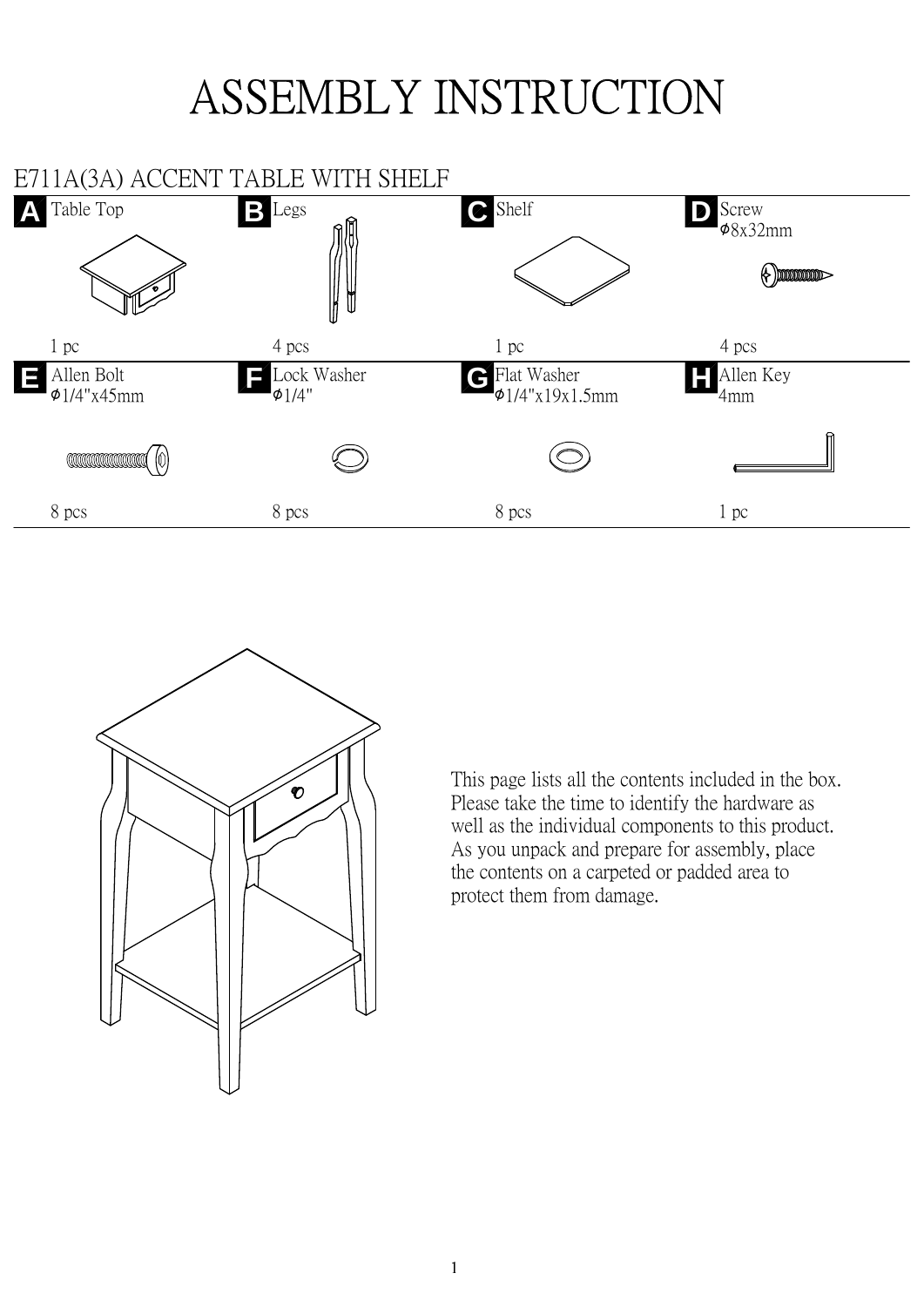Attached three Legs(B) to the Table Top(A). Use Allen Bolt(E) Lock Washer(F) and Flat Washer(G) on holes of Table Top(A). Turn the Allen Key(H) in Allen Bolt(E).



Attached Shelf(C) to the Leg(B). Use Screw(D), on holes of Shelf(C). Attached the rest Leg(B) to the Table Top(A). Use Allen Bolt(E) Lock Washer(F) and Flat Washer(G) on holes of Table Top(A). Tighten the Allen Bolt(E) on Leg(B). **2**